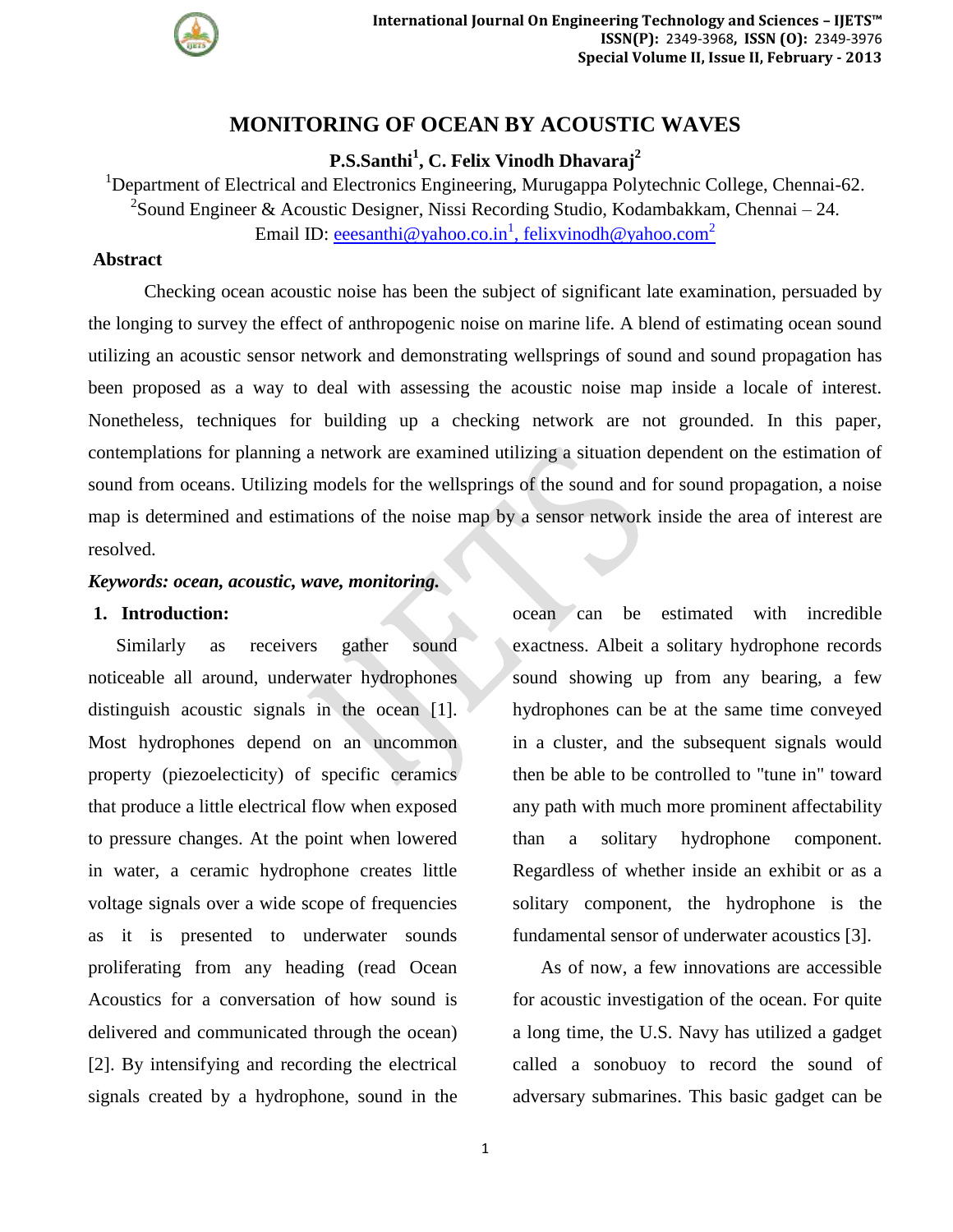

conveyed either from an aircraft or a surface ship [4]. The sonobuoy incorporates a solitary underwater hydrophone and a radio transmitter to impart the recorded signs back to the aircraft or ship. By sending an example of sonobuoys, the area of the "target" can be resolved. Sonobuoys have been utilized in ocean investigation also, e.g., to record marine warm blooded creature calls and tune in for earthquake action, yet the short life expectancy of the gadget (a couple of hrs) restricts long haul checking [5].

#### **2. Methodology:**

An acoustic sensor used to gauge ocean sound comprises of a few segments: (I) a hydrophone, (ii) electronics that intensify and digitize the electrical signal created by the hydrophone; and (iii) data storage frameworks used to record and store the data. The hydrophone is an electroacoustic transducer that delivers an electrical signal in light of the sound pressing factor in the medium (basically working like an underwater amplifier). Regularly, a hydrophone sensor component is piezoelectric in plan, with an affectability communicated in V·Pa−1 . Typically, the hydrophone signal requires enhancement and electrical impedance buffering to drive any cable appended to the sensor without signal misfortune, and electronic filters are applied to the signals (a low pass filter gives an enemy of associating capacity and, if necessary, a high-pass filter is utilized to

eliminate exceptionally low recurrence antiques in the signal, for example, flow noise). The signal is digitized utilizing a analog to digital converter with sampling rates commonly being 44 kHz (albeit a few frameworks offer sampling paces of many kilohertz), and with goal normally of 16 or 24 bit. The data might be sent to shore through a fixed cabled connect or by means of radio or satellite links in any case, more generally, the data is put away on streak memory drives situated with the hydrophone and electronics in an independent recorder framework. The figure 1 shows the hardware utilized to screen acoustic influxes of ocean.



Figure 1: System for acoustic monitoring.

#### **3. Conclusions**

A methodology has been portrayed that utilizes estimations of ocean sound given by a network of acoustic sensors, fractional data about the locations and sound levels of the wellsprings of the sound, and models of the acoustic yield of the sources and for sound propagation in the